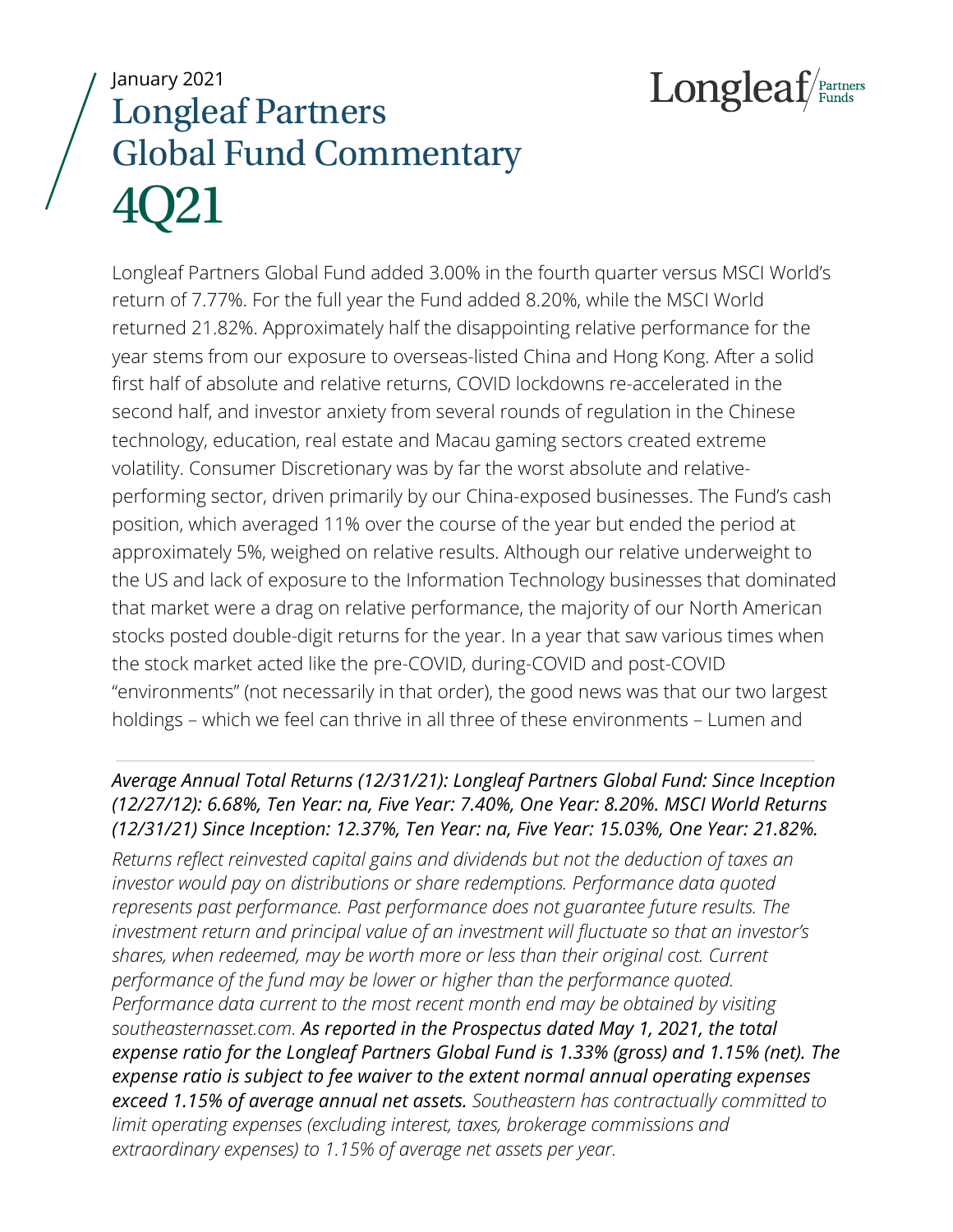EXOR, were among our top contributors for the year. We believe that both remain underappreciated by the market and offer significant upside from today's discounted prices.

The team has been busy re-underwriting our businesses on a case-by-case basis. We draw upon insights from our extensive network of regional and industry experts, current and former investee company management teams and boards, asset management peers and clients to help inform our qualitative view. Although we believe that much of the China and Hong Kong markets have already been punished, creating some compelling bottom-up opportunities, we recognize that the macro events of 2021 will likely create long-term headwinds for many of the businesses there. In a challenging macro environment, we believe it is even more important to concentrate in your best ideas, where you truly know your businesses and the management teams at the helm.

# **China Update**

China and Hong Kong were severely punished in the second half in the face of macro pressures and uncertainty. The MSCI Zhong Hua (ZH) index, a composite index comprising the MSCI China and Hong Kong indices, was down over 19% in 2021, underperforming its own 3- and 10-year average returns by approximately 26% and falling short of the MSCI EAFE, MSCI World and the S&P 500 by 30.5%, 41% and 47.7% respectively, reflecting the deep pessimism of investors towards China and the extremely strong performance of developed markets. US-China tensions, China property concerns, regulatory changes across the China education and technology sectors and Macau gaming license issues, on top of harsh COVID-induced border lockdowns, have all added to market volatility. The commentary from the 3Q letter detailing our interpretation of and response to these events remains pertinent.

In the fourth quarter, we saw an easing of some areas of uncertainty, including the potential for Chinese securities regulation of overseas-listed variable interest entities (VIE), a structure that has allowed Chinese companies to skirt a formal prohibition on foreign investment in internet services. Fears that this structure could be deemed illegal, wiping out the value of foreign investors' holdings, were put to rest when the China Securities Regulatory Commission (CSRC) officially extended oversight of offshore listing to Chinese firms with VIE structures in late December. Additionally,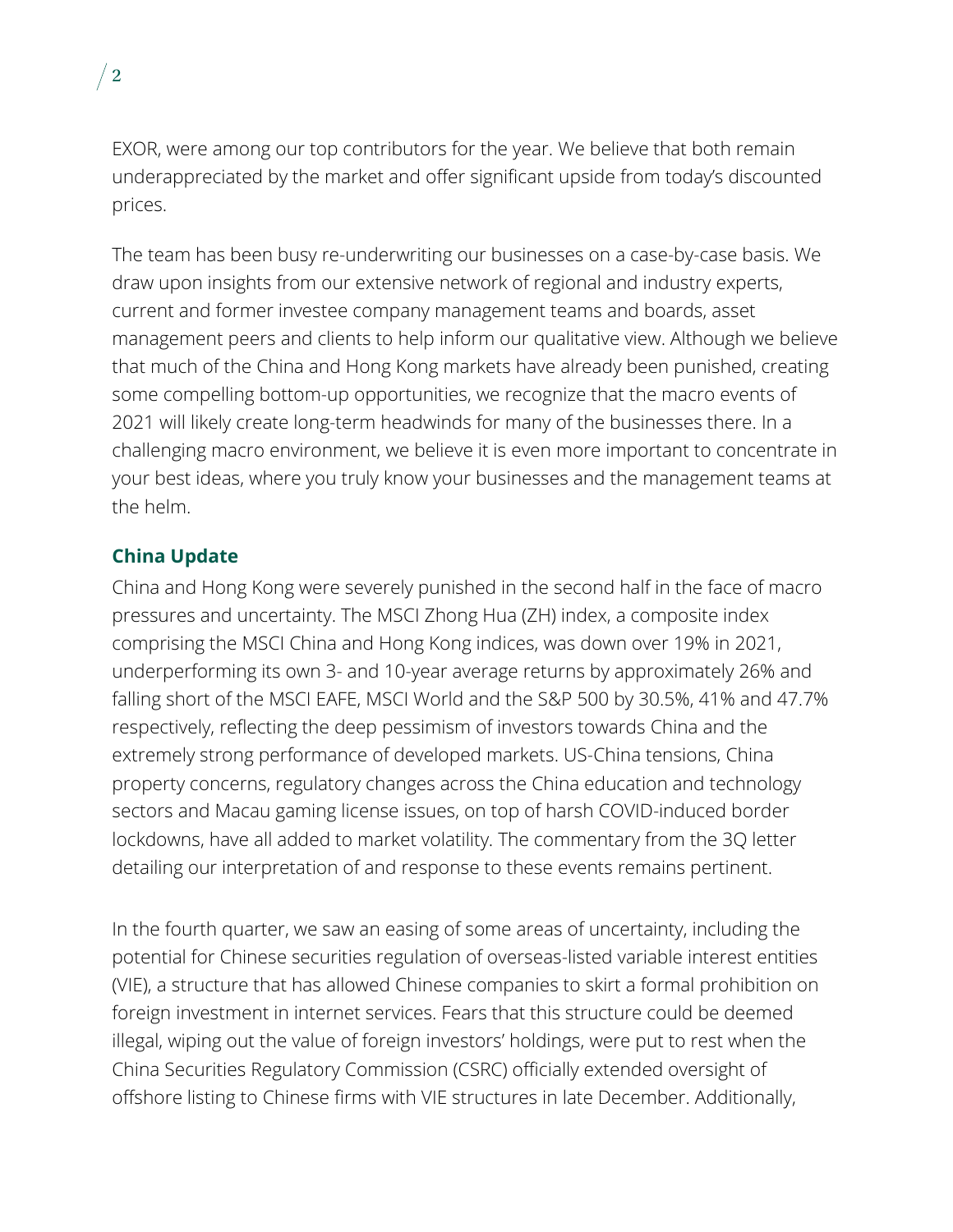fears subsided over drastic regulation of gaming in Macau, including the potential revocation of gambling licenses (as discussed in detail in our third quarter letter), when the Macau government published its final report on the public consultation on the Macau license re-tendering on December 23. Although the report was merely a summary of public opinions gathered during the consultation period and not a final position by the government, it was positive in many respects. After the end of the quarter, Macau casino stocks rallied after authorities confirmed the revised gaming laws would involve minimal changes to the original gaming license terms and would maintain six casino licenses for up to 13 years, providing long-awaited clarity. While the industry remains depressed in the face of COVID-related lockdowns, Macau is poised to rebound quickly as pent-up demand is likely to fuel a rapid return as borders ultimately re-open. Melco International, the holding company (holdco) for Macau casino operator Melco Resorts, stands to win doubly, as a rebound can help close the historically wide (and in our view unjustified) discount between holdco and the underlying operating business.

Supporting the case that China and Hong Kong offer compelling valuations, we have seen historically high levels of insider purchase activity across the region (and within our portfolio companies) in the last two years. At a time of elevated uncertainty and investor panic, it's always reassuring to see what insiders — who have better access to information and policymakers than outside shareholders, especially in a market like China where transparency is lower and volatility is higher — are doing with their money. Insiders in Hong Kong are taking advantage of the dislocation in prices by buying significant amounts of their own companies. The number of applications to the Hong Kong Securities and Futures Commission for privatization and buybacks has increased significantly as market valuations became more attractive. In the last two months of the year, there was over 3x more insider buying than selling volume in the Hong Kong stock exchange, surpassing the levels seen in February 2020, when COVID first broke out in China.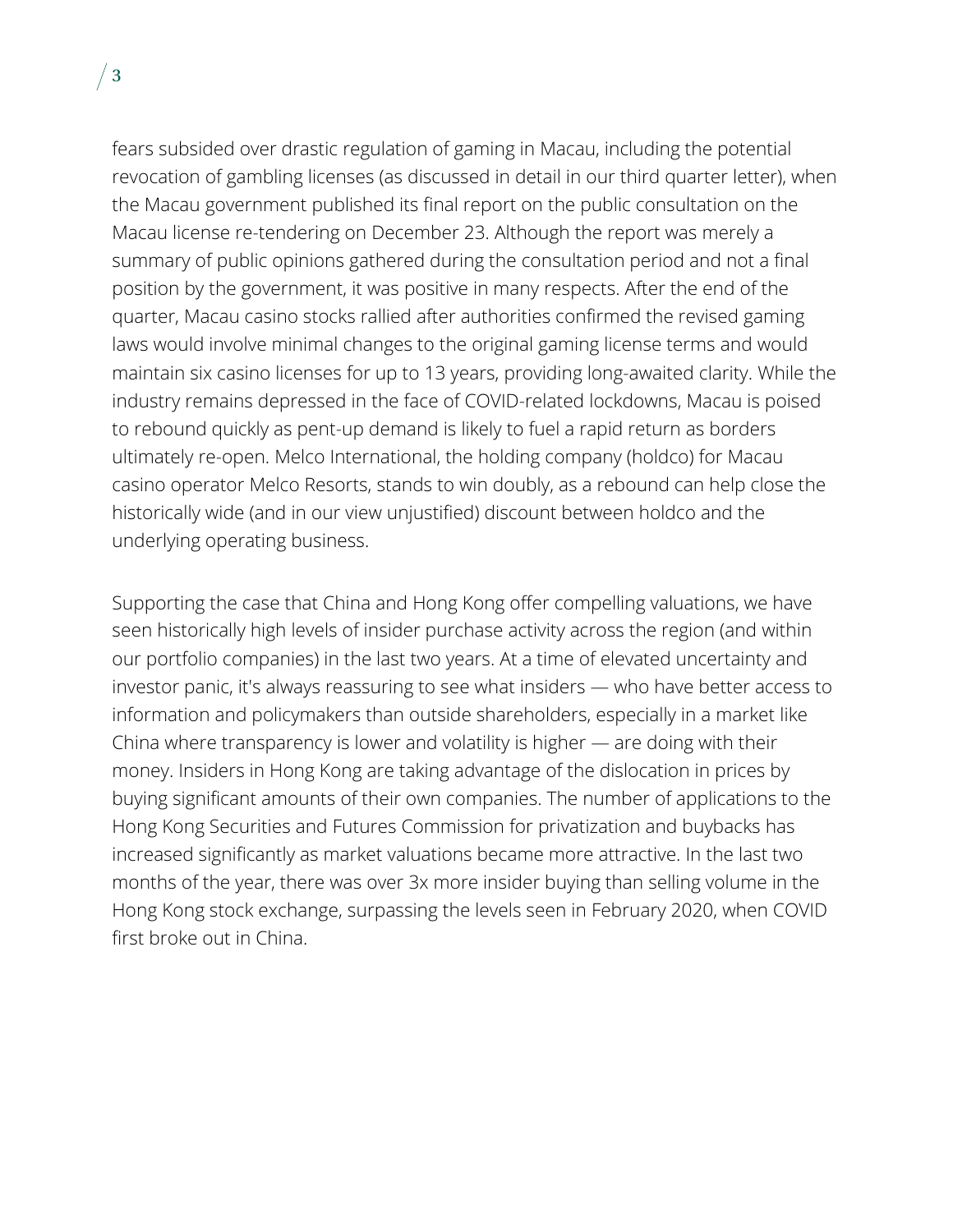

Source: Hong Kong Securities and Futures Commission; Bloomberg Source: 2iQ Research; Bloomberg



### **Market Review**

 $\sqrt{4}$ 

When we step back and look at the stocks that we do not own, we feel better than ever because finally too much ardor for the US market favorites is making many of them fall harder. This began happening this year in the small cap world, as first the special purpose acquisition company (SPAC) market cooled off, then the IPO (initial public offering) market began cooling as well. We have now seen things changing for larger cap favorites, like Docusign falling over 40% in a day after a quarter that wasn't all that bad, because it must be truly GREAT when you are trading near 20x revenues. This has led to a narrowing of market leadership yet again, with five large tech stocks essentially driving the S&P 500. While in the first four months of 2021, the equal-weighted S&P 500 outperformed the market-cap weighted index (indicating that a large number of stocks were rising), this quickly reverted in the latter half of the year, as the market-cap weighted S&P 500 outperformed its equal-weighted counterpart by 4% in the last eight months. While we hate sounding like a broken record and would love to own these market leaders at the right price, we must remind you of the rarity of living through a 5- 10-year period in which the biggest got bigger/stronger and their growth rates didn't decelerate as both history and most prudent discounted cash flow models (DCFs)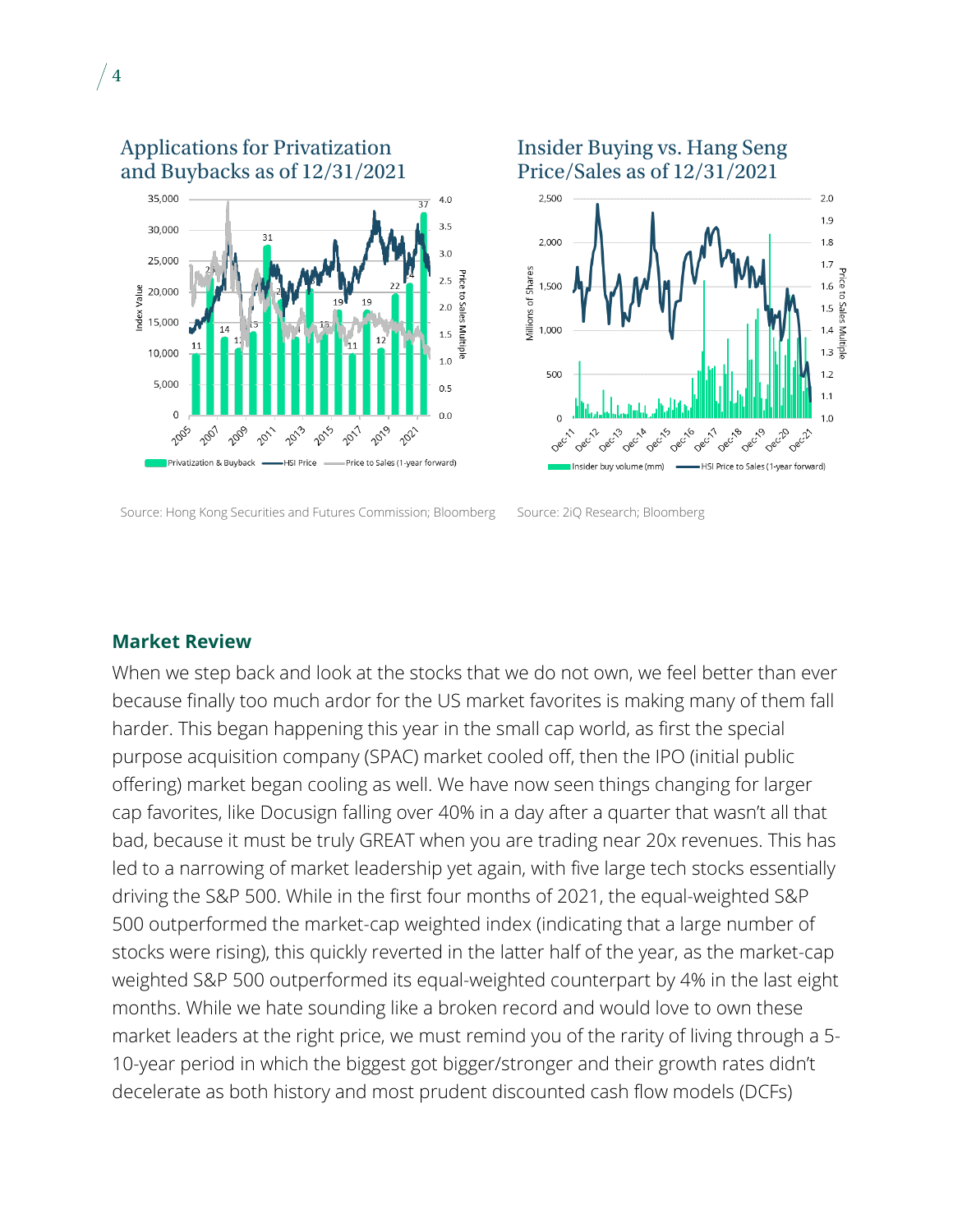would suggest they should. That doesn't mean that they keep accelerating or stay at this growth rate forever (as their valuations need). More likely, it's a longer way down when they fall. An "S Curve" does eventually flatten out and ultimately go down. Although we cannot say when it will happen, odds are very high that these companies will: 1) hit the law of large numbers; 2) see increasing regulation; and/or 3) compete against themselves, well-funded startups (some of which we now own at IAC and Prosus) and/or "traditional" companies that can get together and/or focus to deliver a superior product (for example, the powerful union of Discovery and Warner Brothers). We may be witnessing the beginning of this turn. As of January 6, 2022, approximately 40% of Nasdaq Composite Index companies have seen their market values cut in half or more from 52-week highs.

Bringing it all together at the micro level, the gap between "obvious quality" and "everything else" grew once again this year. As we have written before, quality is of paramount importance to us, but it must be "hidden quality," which the market is not yet paying for. We too are tired of the phrase "value vs. growth," but we cannot help including the below chart that highlights the historically huge difference between these two categories:

# S&P 500 Growth P/E minus S&P 500 Value P/E



Price to Earnings Next Twelve Months (1/1/2003 - 12/31/2021)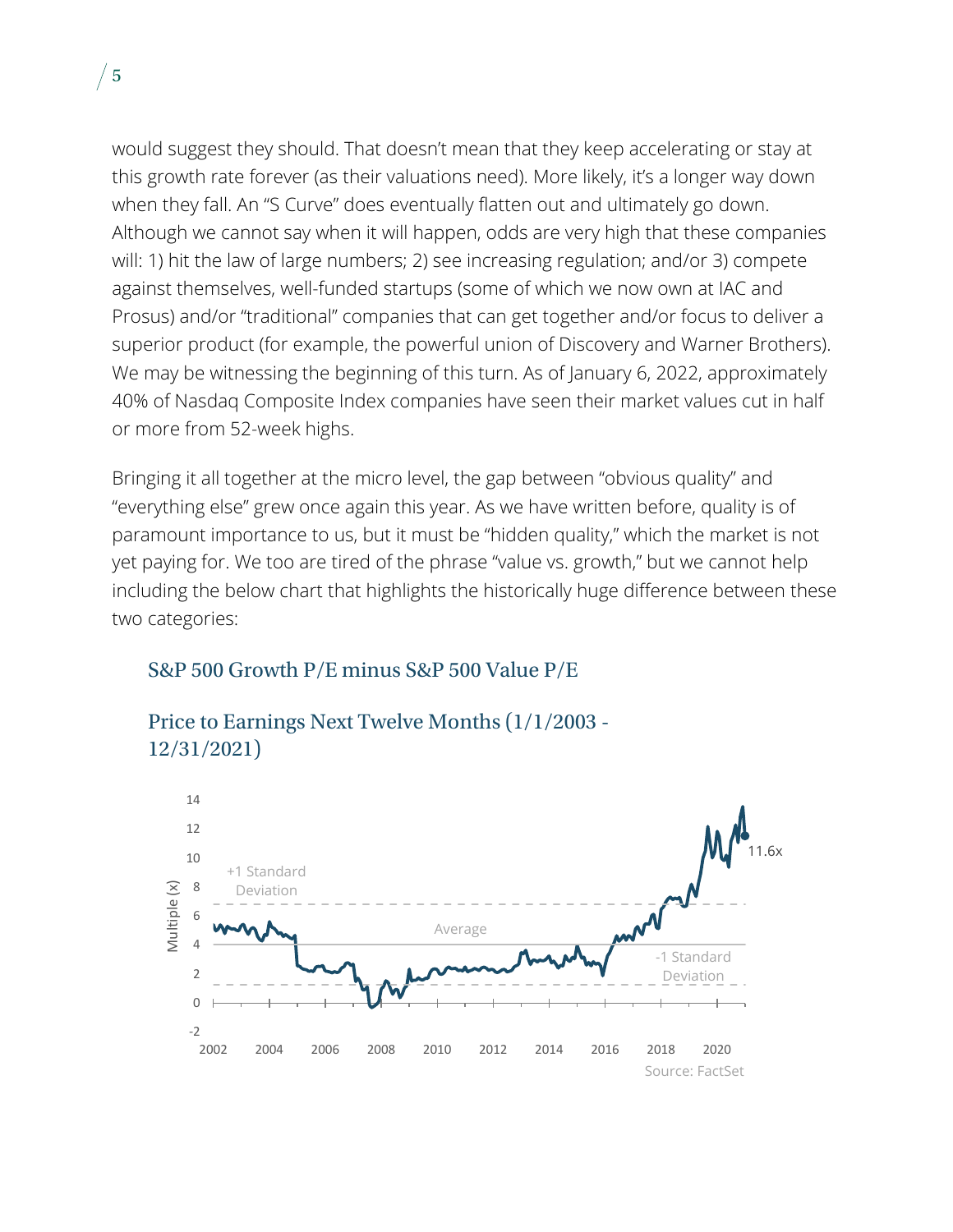Some of us are old enough to remember when the stock market as a whole had a price-to-earnings ratio (P/E) of 12x or less for extended periods of time!

 $/6$ 

All of us are old enough to remember the fears in the years leading up to COVID that everything was either going to stay private or go private. We believe that private equity and venture capital have a place in capitalism, but we have now seen how cyclical fears like this can be, as many more companies came public this year, expanding our universe in positive ways.



# Yearly IPO Deal Count by Traditional IPOs and SPAC IPOs Priced deals on US exchanges from 2000 until 2021

#### Source: Bloomberg as of 12/31/2021

We also have seen plenty of IPO/SPAC craziness showing both that private players need public markets more than they admit and that there is more volatility embedded in these newer companies than a private quarterly mark might admit. As for how efficient both the private and public markets are, we would encourage you to really delve into some of those multi-hundred-page S1s for many of the newest public companies to see the huge gap between the last valuation at which the company was funded and/or granted shares to its executives and the often much higher price at which the company went public – Coinbase and Rivian are two prime examples.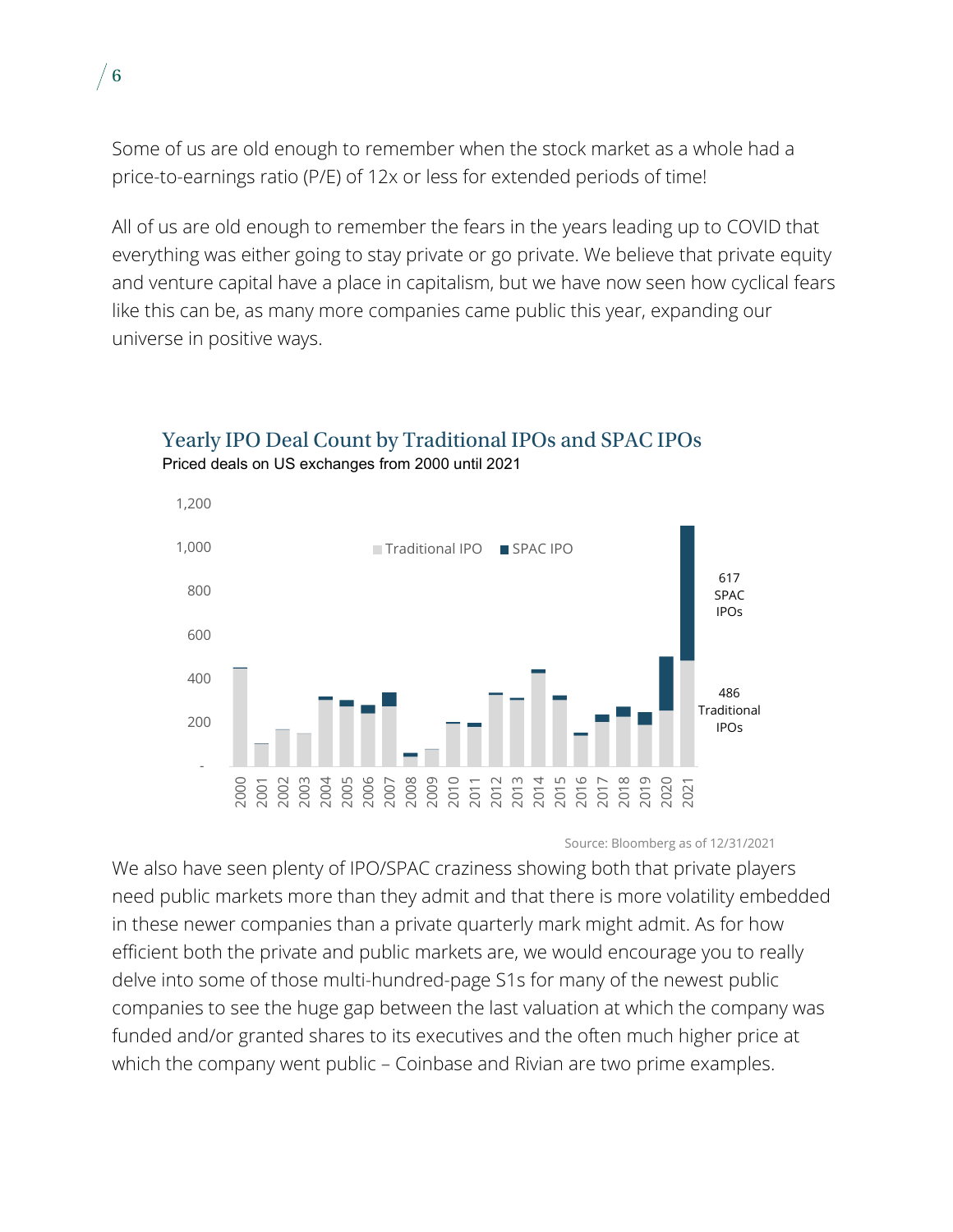Finally, we must talk about inflation/nominal/real interest rates. We are not here to predict or say that we need raging inflation. We were wrong to miss the COVID-drivenbuying-of-goods-boom in the last year or so that we believe is much closer to its end than its beginning. A lot of these Goods companies we don't own make up some of the lower next 12-month/last 12-month P/Es in the market (aka "traditional value stocks" that are often large weightings in a value index/Exchange Traded Fund), but we are focused on longer-term earnings power and don't need to play when this key metric is too hard to predict and/or potentially declining. Where we have felt more correct is focusing in on wage inflation not going away. The demographics and global trade patterns of the next 30+ years still look quite different than the last 30, so we expect inflation to be with us longer than some think. We have yet to talk with a company that expects wage growth to dramatically flatten out in 2022, and many are expecting continued mid-single-digit growth in the near term. We also believe that a positive real rate looks much more likely over the next 10 than the last 10 years as governments around the world step back from or at least no longer accelerate bond buying.

We see three potential broad nominal rate scenarios in 2022. In the first scenario, we are wrong, and rates go lower. In this environment, we expect to still deliver absolute returns (as we did this year) but might keep losing the relative game for a bit. In a second – we think most likely – scenario, rates go higher. In this environment, we believe we could win in multiple ways as market favorites at 25x+ P/Es have a long way to fall vs. our portfolio already at a roughly 10x multiple of growing free cash flow (FCF) power. We don't need to see a dramatic jump in rates for this scenario to play out – even a small increase should be beneficial to our approach from both an absolute and relative perspective. In the final scenario, rates remain the same, and the second derivative of the curve (i.e., what the stock market typically reacts to and what investors care most about; whether things are accelerating, decelerating or flattening out) doesn't get worse. In this environment, we would also expect to win both absolute and relative, but maybe not as much as in scenario two.

### **Contributors and Detractors**

(2021 Investment return, 2021 Fund contribution; Q4 Investment return; Q4 Fund contribution)

Lumen (40%, 3.06%; 3%, 0.31%), the global fiber company, was the top contributor for the year. CEO Jeff Storey took two actions this year to substantially increase the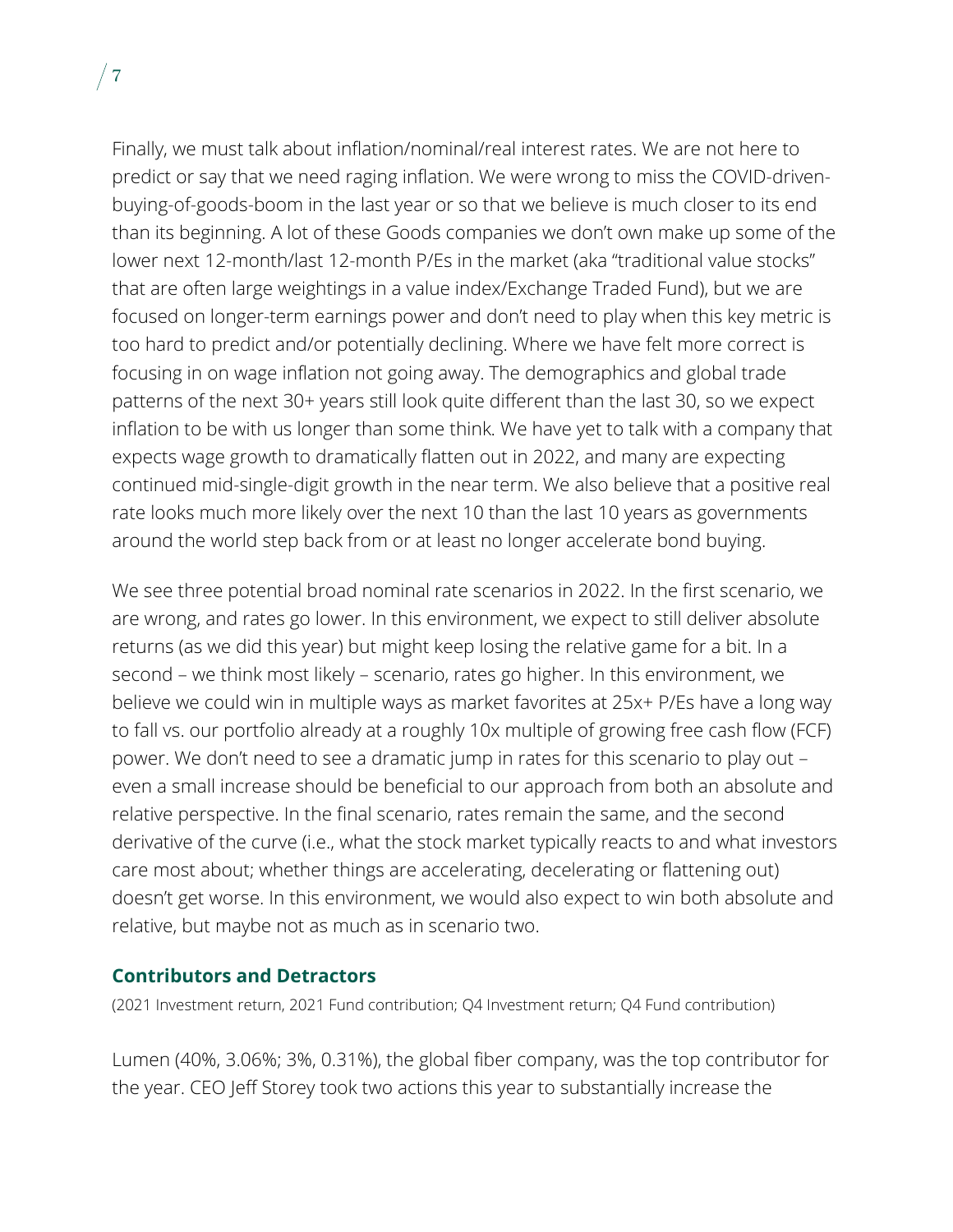business's value and address the stock's enormous discount (it trades below 35% of our appraisal value). First, during the third quarter, Lumen sold its Latin American fiber for a good price [9x earnings before interest, taxes and depreciation (EBITDA)] and the weaker half of its US consumer business for an encouraging 5.5x EBITDA. Both multiples came in above our appraisals and demonstrate how cheap the consolidated Lumen RemainCo is today at less than 6x P/FCF and EV/EBITDA. The majority of Lumen's remaining EBITDA comes from its US Enterprise and Small and Medium Business (SMB) segments, which grow faster than Lumen's disposed LatAm fiber and are worth higher multiples. The weakest segment of the new Lumen, the western half of Consumer, is superior to the assets the company just sold for 5.5x EBITDA. Second, Storey quickly repurchased 7% of Lumen's shares, adding meaningfully to value per share and free cash flow per share. When the dispositions close, proceeds will reduce debt meaningfully, putting net debt right at the company's leverage ratio target even though that target was based on the prior, inferior business mix. We are pleased that our engagement since filing an amended 13D helped the company begin to deliver positive corporate actions. The market has fixated on the potential for another dividend cut, but Lumen's FCF is more than sufficient to cover the \$1/share payout while investing aggressively into high-return, edge-out capex to grow revenues.

Fairfax Financial Holdings (49%, 2.06%; 23%, 0.97%), the Canadian insurance and investments conglomerate, was the largest contributor in the fourth quarter and a top performer for the full year. We tendered approximately 20% of our position into the \$1 billion tender offer share repurchase just executed at \$500 per share - a 10% premium to the pre-buyback trading price. The repurchase is funded by selling 10% of subsidiary Odyssey Re at nearly 2x book value to a Canadian pension plan. Fairfax retains control of Odyssey, while the pension plan will benefit from the steady earnings and attractive pricing in the insurance market. Fairfax was a superb – if volatile at times – investment through our initial investment period of 2000 to 2015, compounding at 15% per year. Since we invested again in 2017, it has been less satisfying, but shareholder-friendly actions like this sale and large repurchase indicate that Chair and CEO Prem Watsa has not lost his touch. This year, written premiums have grown well, and Watsa is intelligently delevering the balance sheet with the free cash flow . Fairfax's combined ratio was slightly unprofitable last quarter at 101%, due to Hurricane Ida and European flooding, but the underwriting is otherwise improving towards a normalized low-90s combined. Though Fairfax's investments portfolio did not outperform this year, Watsa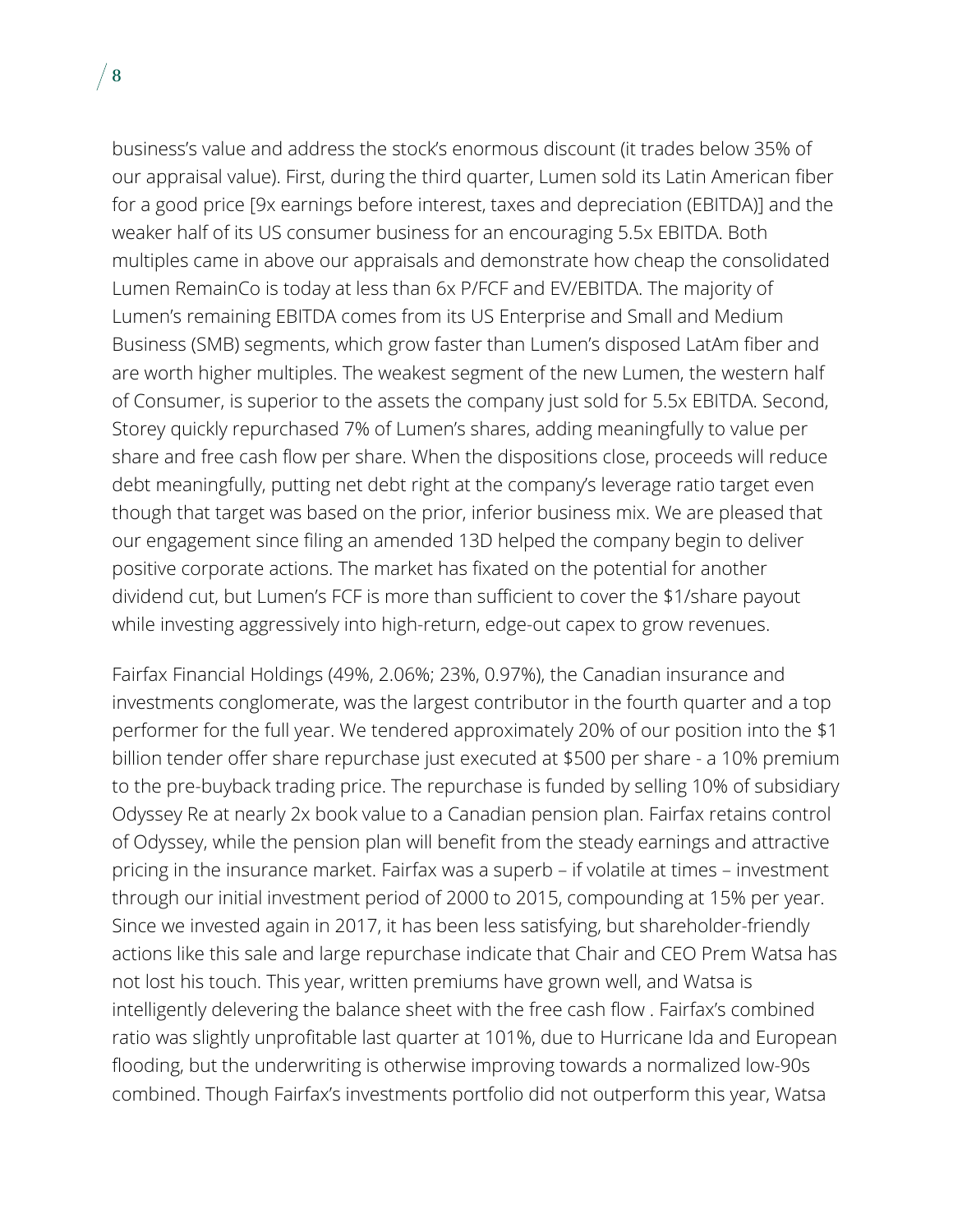made the good decision to end the company's costly hedging program. After appreciating significantly this year, Fairfax's 45% stake in digital insurance unicorn Digit is now worth 10% of the company's market capitalization. The stock should not continue to trade below book value with profitable underwriting, less debt and a growing investment portfolio. Watsa led a major repurchase effort this year to take advantage of the lingering price to value (P/V) discount. We are actively engaged with the company on several environmental, social and governance (ESG) topics. We believe that management is best in class and think Fairfax's abysmal CCC rating by MSCI ESG should be higher. We have encouraged the company to improve its ratings agency engagement and to increase its environmental initiatives, including more transparent carbon footprint reporting and better incorporation of climate change risk assessment in the underwriting business.

Biogen (83%, 1.61%; 5%, 0.07%), a biotechnology company specializing in therapies for the treatment of neurological diseases, was a strong contributor before we exited the position in the first half. We began acquiring shares in January 2021, paying between 9- 11x FCF and a discount to our appraisal, even if the company's promising drug pipeline turned out to be worth 0. After Biogen's Alzheimer drug Aduhelm was approved in June, we quickly sold out after the stock's price appreciated over 70% and briefly exceeded our appraisal of the value. We re-initiated a position in Biogen in December at a price below our original cost basis from January. The stock became very cheap once again after Aduhelm's early sales disappointed due to its high initial cost before management correctly cut the price. We think Biogen's core Multiple sclerosis (MS) and Biosimilars businesses are strong enough to create sustainable double-digit earnings per share (EPS) growth, even if Aduhelm and the entire Alzheimer's program is worth zero. We also expect a board led by large shareholders to continue the company's accretive repurchase, while considering other beneficial corporate actions.

Williams (39%, 1.46%; 2%, 0.16%), the leading North American pipeline company, was also a strong performer. Transco, the company's flagship asset, grew revenues and EBITDA organically, but the performance of Williams's Gulf of Mexico assets was held back by hurricanes. The company's Northeast Gathering & Processing segment EBITDA increased 7% in an encouraging result. Williams is investing into a promising Wyoming wind project, while reducing emissions across all its legacy assets. Our appraisal of the consolidated value increased 14%, and the stock trades under an 80% P/V with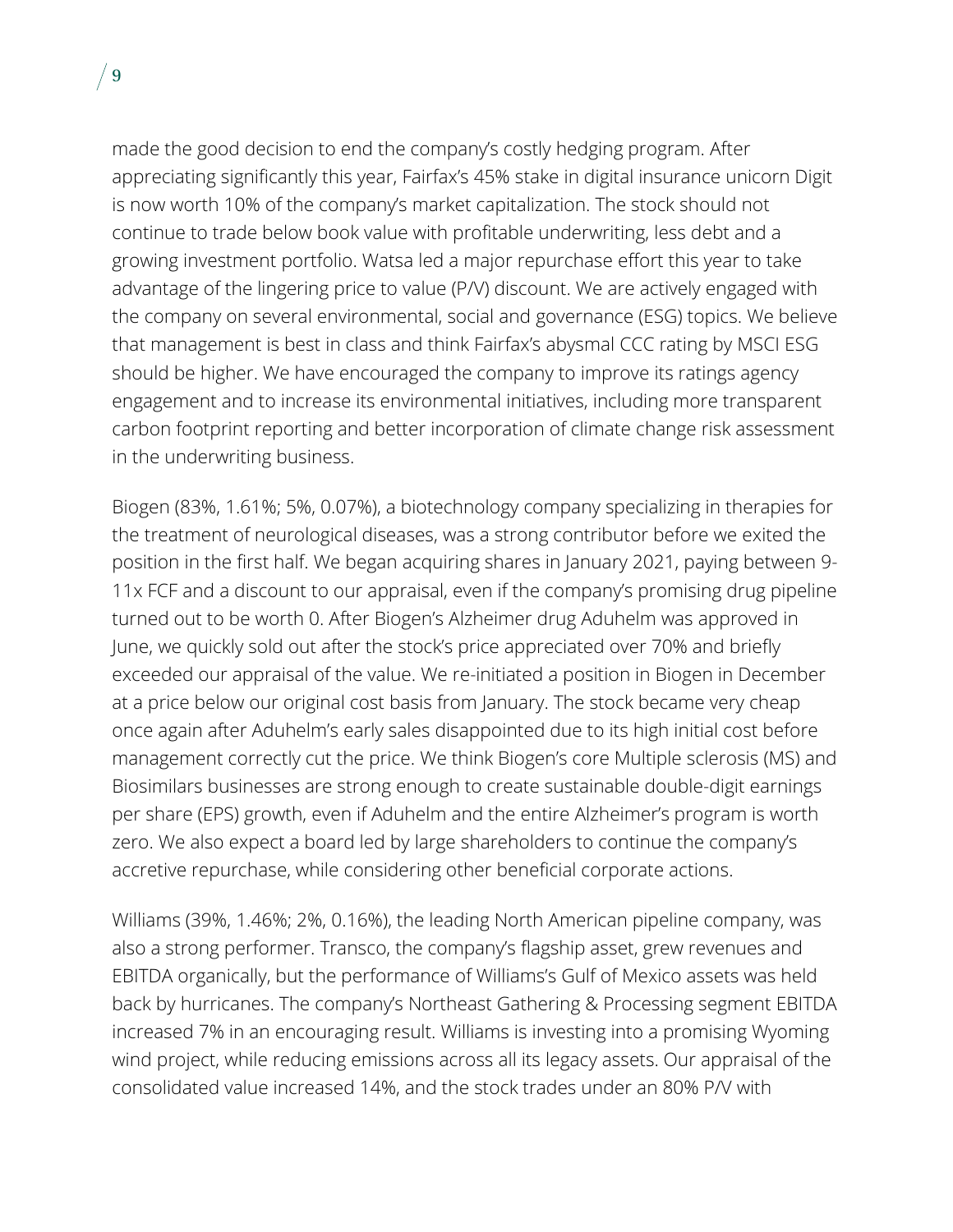minimal cyclicality and steady FCF, combined with an increased ability and willingness to repurchase shares.

MGM Resorts (42%, 1.43%; 4%, 0.23%), the casino and online gaming company, was another strong performer. The company's third quarter Las Vegas revenues grew massively over 2020, approaching within 8% of 2019 levels despite some lingering COVID restrictions. MGM has gained nearly 10 percentage points of Vegas Strip market share since 2019, an extraordinary achievement for CEO Bill Hornbuckle, who has also done a terrific job controlling corporate costs. Though its current Las Vegas margins are unsustainably high at 39%, MGM's Vegas EBITDA should grow steadily from this year's \$1.6 billion as national reopening boosts travel in the next year(s). MGM's regional casinos are now exceeding their 2019 EBITDA levels as well, while MGM's digital iGaming revenues grew 17% sequentially for an excellent 32% market share. MGM repurchased shares at a 13% annualized pace during the last quarter at a \$40 average price, while our growing value is now approaching \$60. MGM acquired the Cosmopolitan, a "tuck-in" casino with achievable synergies, at a reasonable price and recently announced the sale of the Mirage for a headline price over \$1billion, well above our appraisal for the asset. We are delighted with the progress of this management team and business over the last two years.

CNX Resources (27%, 1.33%; 9%, 0.43%), the Appalachian natural gas producer, was another top contributor. With higher strip gas prices, another strong year of FCF and a 13% annualized repurchase pace last quarter, our appraisal of the value increased over 20%. However, the company's conservative hedging program that has helped it withstand prior bear markets also held back earnings growth this year. The board, led by chairman Will Thorndike, recently authorized another \$1 billion of repurchase, representing nearly one third of outstanding shares at today's price. Despite higher absolute FCF than Appalachian comps with inferior inventory positions, CNX trades at less than half of their enterprise values.

Melco International (-38%, -2.00%; 3%, 0.09%), the Macau casino and resort operator, was the top detractor for the year. Macau does not have a domestic market and heavily relies on cross-border tourism (primarily with mainland China), so the recovery remains dependent on the border reopening progress, which continues to get pushed back due to China's zero-COVID policy. As discussed above, the entire sector also took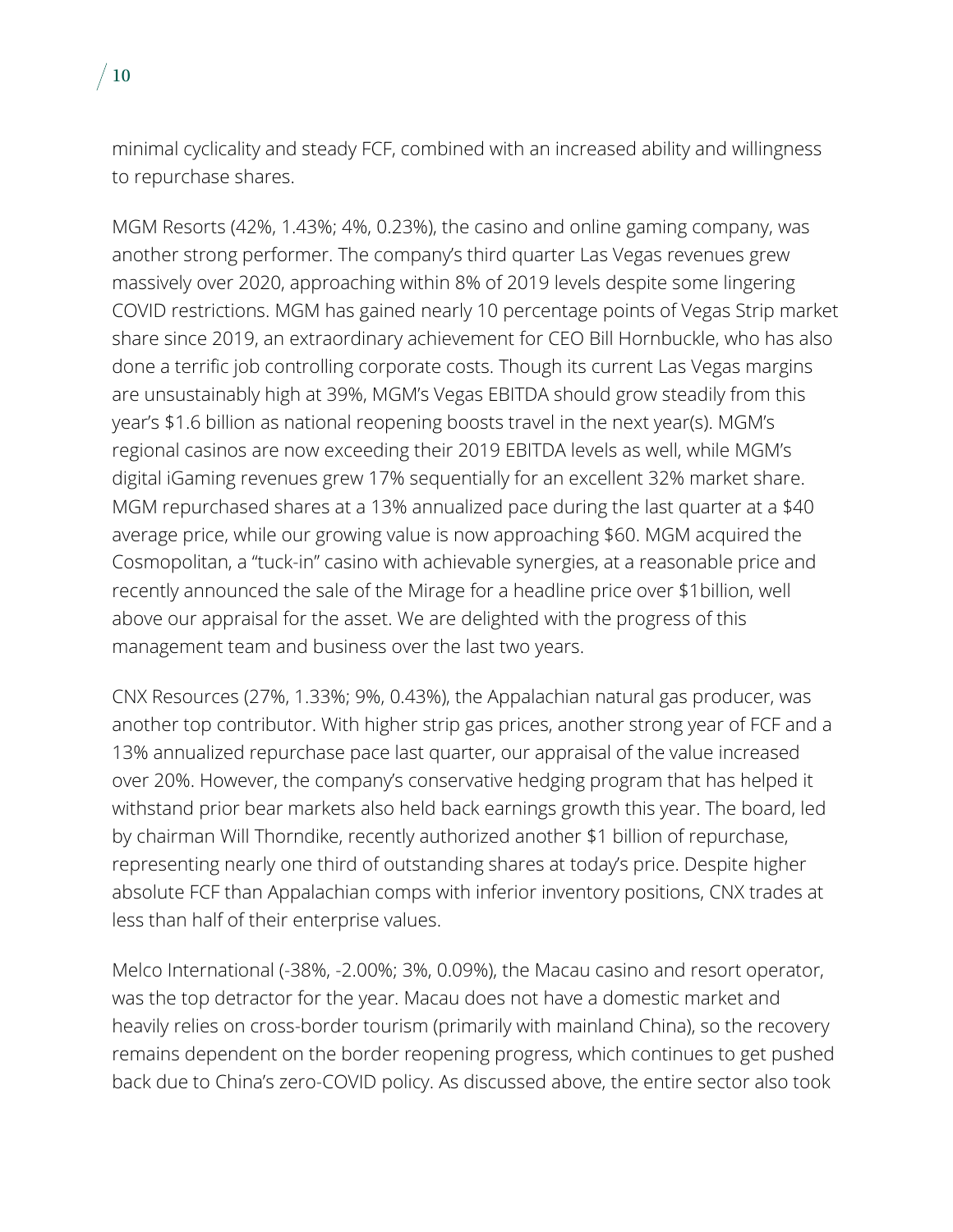a beating when the Macau government announced its plans in September to kick off a 45-day consultation period for amendments to the gaming law in preparation for the license renewal process for Macau casino operators. Additionally, the intensified scrutiny on VIP junket business, culminating in the arrest of the founder of the biggest junket operator Suncity in the fourth quarter, further soured investor sentiment. As we saw in January 2022, the license renewal process is playing out roughly as expected, and there is nothing we have seen in the recently announced laws that warrant a material impact on the value. As for the VIP crackdown, this has been an ongoing theme since 2013 when Xi Jinping became the President of the PRC. Junket VIP represent a single digit % of Macau EBITDA and will not have material impact on the earnings power of the industry or at our holding in Melco. Our investment in Melco is underwritten by growth prospects of Mass Gaming demand. Mass-led recovery has been delayed due to severe border restrictions between China, Hong Kong and Macau, and we are confident that when restrictions are eased, we will see earnings and stock price recovery in short order. Our view is that the common prosperity has already occurred in Macau. The six concessionaires provide 40% of their revenue in taxes to the government. The Macau gaming industry contributes 70-80% of the government's tax revenue, over 55% of gross domestic product (GDP), and is the largest employer in Macau. Most Macanese are in a much better economic position due to the gaming industry, and we believe that the government would rather have gambling activity in a place they control, rather than occurring in other parts of southeast Asia. Post the sell down, we have seen insiders at two local operators buying shares, echoing our view that Macau shares are deeply undervalued and will be the major beneficiary of the reopening.

Millicom (TIGO) (-28%, -1.46%; -21%, -1.04%), the Latin American cable company, was the largest detractor in the fourth quarter and a top detractor for the year. From the beginning of 2021 through November 12, Millicom's price was down slightly. At that point, we thought this to be somewhat unjustified since 2021 cash flow was up and was in line with projections, and free cash flow was being allocated mostly to grow the cable business in double digits in terms of subscribers and revenues. Through that point of the year, our appraisal for all of Millicom had grown at a healthy clip. Then on November 12, TIGO announced a very important strategic acquisition: buying in the half of its Guatemala business which Millicom didn't already own. It happened very quickly, and at a very attractive multiple; but because of the suddenness of the event,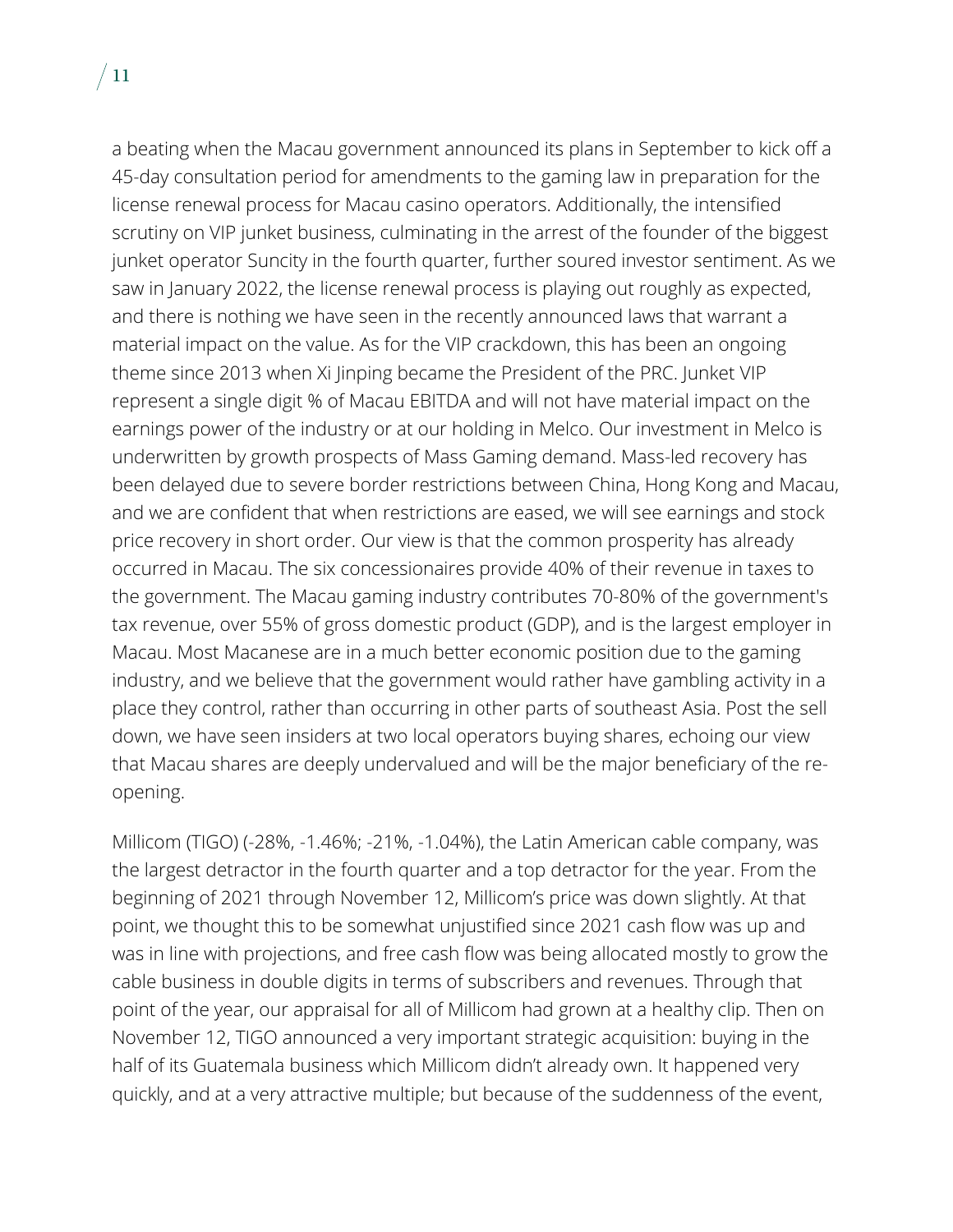the TIGO balance sheet was not prepared for a cash-only purchase. So the company announced a debt deal for two-thirds of the purchase price and an equity rights offering for one-third. The rights offering can't happen until 2021 year-end financials are completed in the first quarter of 2022, and this has created a severe "overhang." There are plenty of bears on Millicom, on Latin America, on telecom, etc., who either don't buy or who have shorted Millicom. Among the Millicom bulls, in our small sample of contacts, they are waiting for the rights offering to add to positions. Additionally, taxloss selling probably exacerbated the stock price weakness late in the quarter. We believe that the accretion to our appraisal and to FCF per share, and as well as the strategic benefit of fully owning and consolidating the Guatemala business, makes this a very wise allocation of capital for Millicom. Additionally, company operations, especially cable, continue to perform very well. But we are paying a steep short-term price since the announcement.

Prosus (-22%, -1.00%; 5%, 0.35%), a global consumer internet group, was a top detractor for the year. Tencent (which accounts for 85% of Prosus' net asset value (NAV)) has been impacted by slowing macro and China Tech regulatory headwinds. It reported relatively weak results in the third quarter, with revenues up 13% year-overyear (YOY) and adjusted operating profits up 7% YOY. Its online advertising business grew 5% YOY, much slower than 23% growth in prior quarter. The gaming business grew 7% YOY, which was better than the market feared, emphasizing its overseas growth potential and its efforts to control gaming by minors. Tencent's fintech and cloud businesses posted solid growth and strengthened their competitiveness. Tencent recently announced a partial stake sale and distribution in specie in some of its associate companies, including SEA Limited and JD.com in an effort to reduce the discount to its NAV. Meanwhile, Prosus' global e-commerce portfolio reported strong results, with 53% growth in local currency driven by classifieds (+101%), food delivery (+86%), edtech (+51%) and payments (+44%). The internal rate of return (IRR) on these investments is more than 20%. The market is ascribing no value to this e-commerce portfolio (worth \$49 billion per company disclosure), despite the company's proven ability to build and grown the business. Post the value-accretive voluntary exchange offer for Naspers N shares into Prosus N shares in August 2021, the discount to NAV further widened in contrast to our initial expectation, primarily driven by negative sentiment around China tech stocks and increased supply of Prosus shares. We believe the current level of discount is unwarranted given the solid growth prospects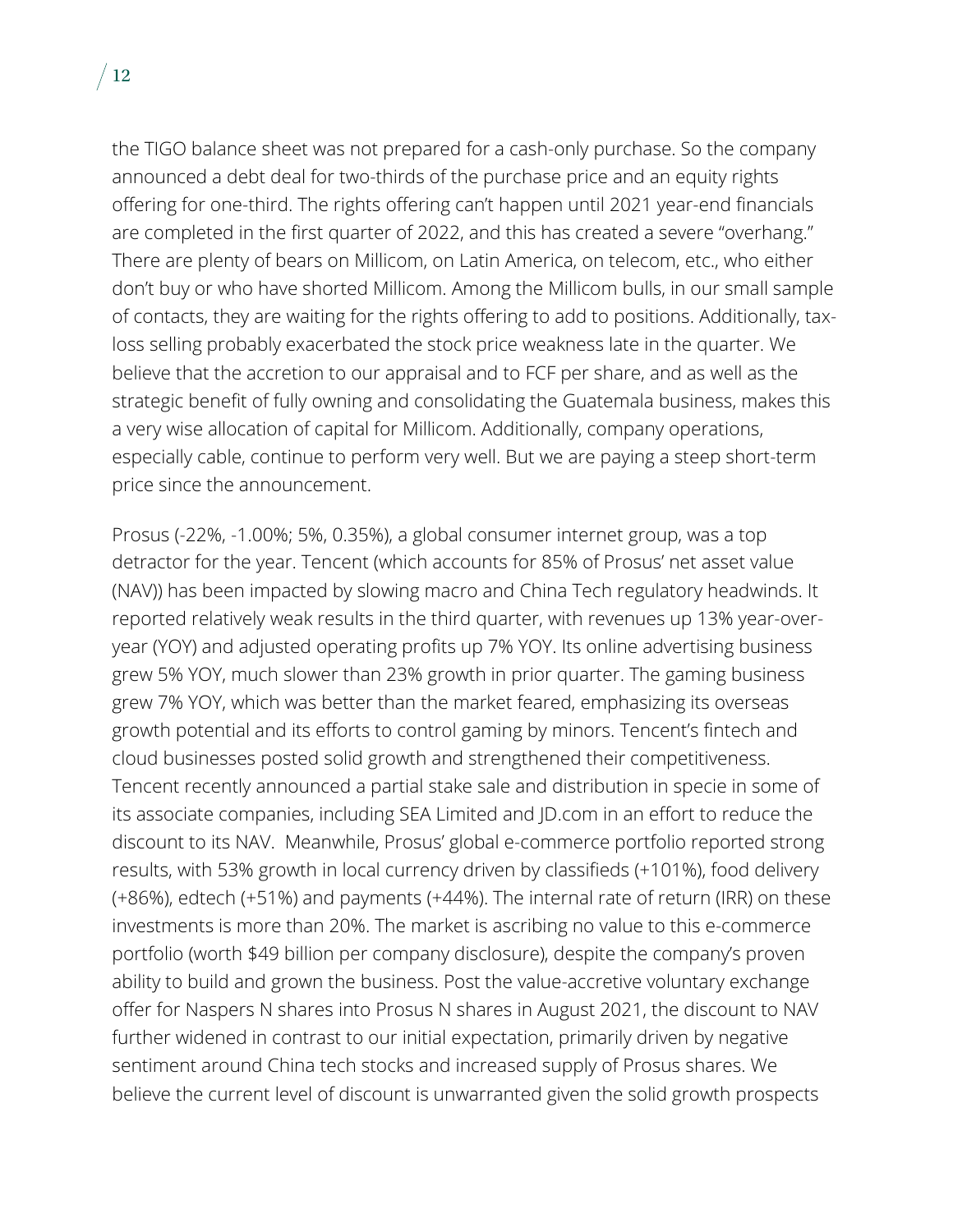for Tencent and the global e-commerce portfolio. Management is focused on narrowing the discount to NAV and has bought back over \$11.5 billion in shares in the last 18 months, and Tencent has increased its share repurchase after quarter end.

Gree Electric Appliances (-34%, -0.93%; -3%, -0.08%), the dominant air conditioner manufacturer in China, was also a detractor for the year. The Chinese home appliance industry had a strong recovery going into the first quarter of 2021. However, air conditioner shipment growth decelerated since April. Combined with commodity price inflation and concerns about margin pressure, the sector sold off since the second quarter. Although compared to kitchen appliances, air conditioners rely less on the new housing market than kitchen appliances, the Chinese real estate slowdown in the second half nevertheless presented an overhang on sentiment. Gree has been focusing on strengthening its business and pushed ahead with its channel reform. By cutting out layers of traditional offline distribution and setting up online channels, Gree will be closer to the end retail customer and respond faster to consumers' changing needs. In April, Gree was awarded the Global Cooling Prize and demonstrated its technological superiority in this industry. On capital allocation, Gree initiated its first major share buyback program in 2020, ramped up the buyback pace after the sector sold off in 2021 and completed three consecutive share repurchase programs with a total purchase of just under 9% of the company.

# **Portfolio Activity**

The disconnect between what drove the market and what we find to be compelling, high-quality businesses widened in the second half, allowing us to get the Fund more fully invested, even as we exited a few positions where our case had changed. We initiated three new holdings in the quarter (nine over the course of the year), which we are still building to various degrees. We exited Comcast as it neared its appraisal and sold our small position in Ferrovial after not getting a large enough stake. We sold Holcim, WH Group and Credit Suisse to fund the more attractive opportunities discussed above. While we still find Holcim and WH Group undervalued in absolute terms and owners of good assets, qualitative developments at both led to us prioritizing other investments in our Global portfolios. After taking an initial, smaller position in Credit Suisse earlier in the year, we ended up selling. We felt like we were getting a free shot at a potential turnaround at this controversial name. However, when more work from our team failed to confirm our initial thesis (especially that a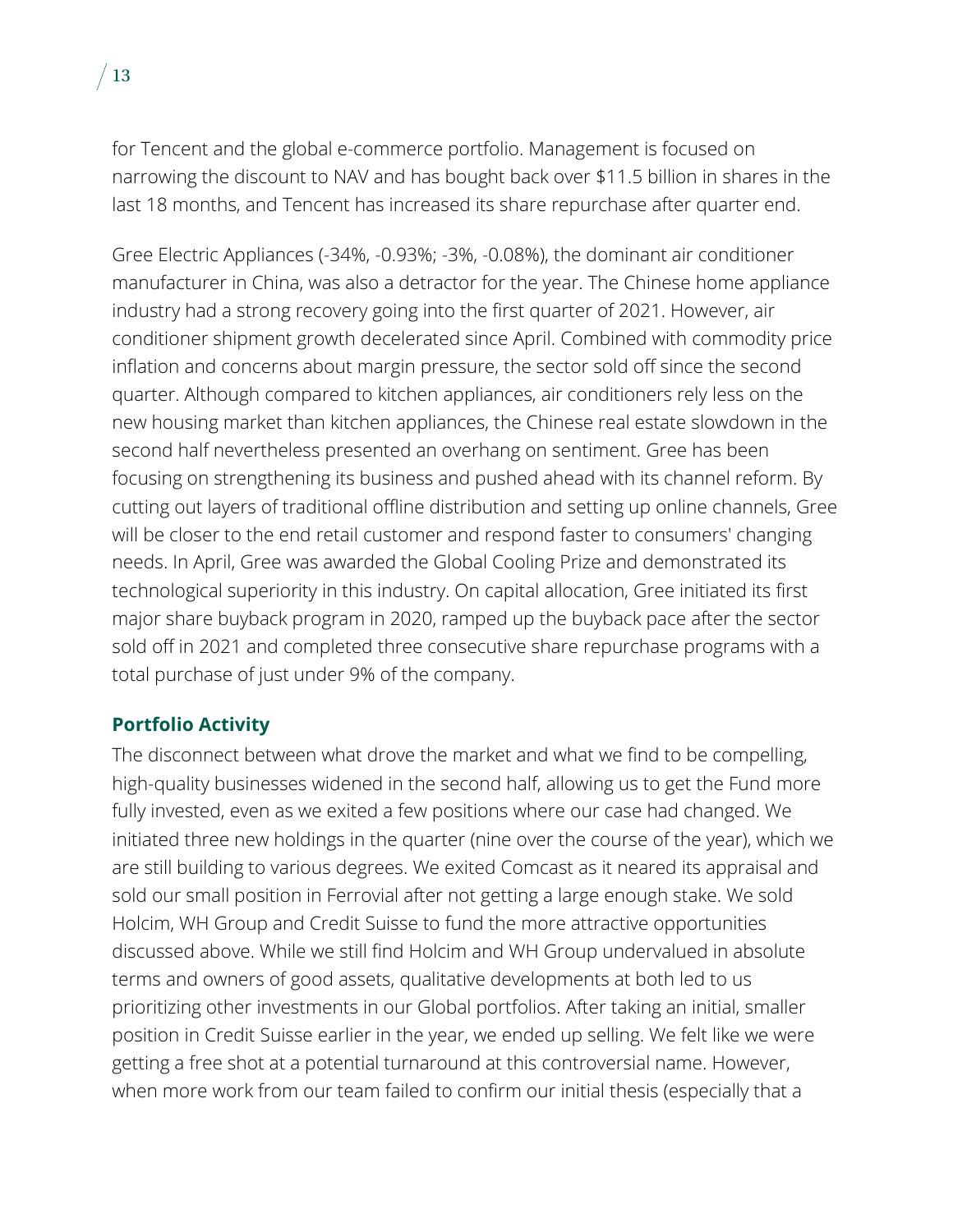more dramatic shift away from a balance sheet-heavy approach wasn't going to happen as soon as we first thought possible), we stuck to our process and sold at essentially breakeven vs. our cost.

After beginning the year at 15%, our cash position ended the year at 5%. Our on-deck list remains strong, and, thanks to solid value growth across the portfolio, most of the companies are trading in the mid-70s% or lower of their appraisal, meaning the margin of safety and potential upside for the portfolio, which trades at a price-to-value in the low-60s%, is very high.

### **Southeastern Updates**

The last two years have taught us to be more flexible to adjust to rapidly changing environmental factors and to allow for better work/life balance for our employees, while maintaining productivity levels and a connection to our central culture. We believe our established research network continues to provide us a clear competitive advantage. We expanded our global research expertise and network with the addition of Will Allen, who joins in January 2022 as a Memphis-based Junior Analyst, and Julio Utrero, CFA, who joined this summer as a London-based Analyst. Will is a 2019 college graduate who brings experience at value investing firm International Value Advisors. Originally from Spain, Julio adds eight years' experience of investing with a value focus in public and private equities in Europe and developing markets, as well as ESG expertise. Julio holds his CFA Level 4 Certificate in ESG Investing and served on the ESG Committee in his last role at T. Rowe Price International Equities, and he has already been a valuable addition to Southeastern's ESG committee.

In last year's annual letter, we highlighted the importance of ESG factors – both in our research process and in how we run our business – and the steps we have taken to formalize our approach. In 2021, we published our first annual [ESG Report,](https://southeasternasset.com/our-approach/southeastern-2020-esg-annual-report/) which we would encourage you to read to learn more about our approach. Over the last year, we have continued to make progress and set new goals in this rapidly developing area – we signed on as a supporter of the Task Force on Climate-Related Financial Disclosures (in addition to being a signatory to UNPRI and CA100+); the research team undertook external ESG training; we expanded our portfolio carbon footprint data monitoring and established a Southeastern-specific template for carbon footprint reporting; we committed to directly engaging with management teams on their carbon reporting and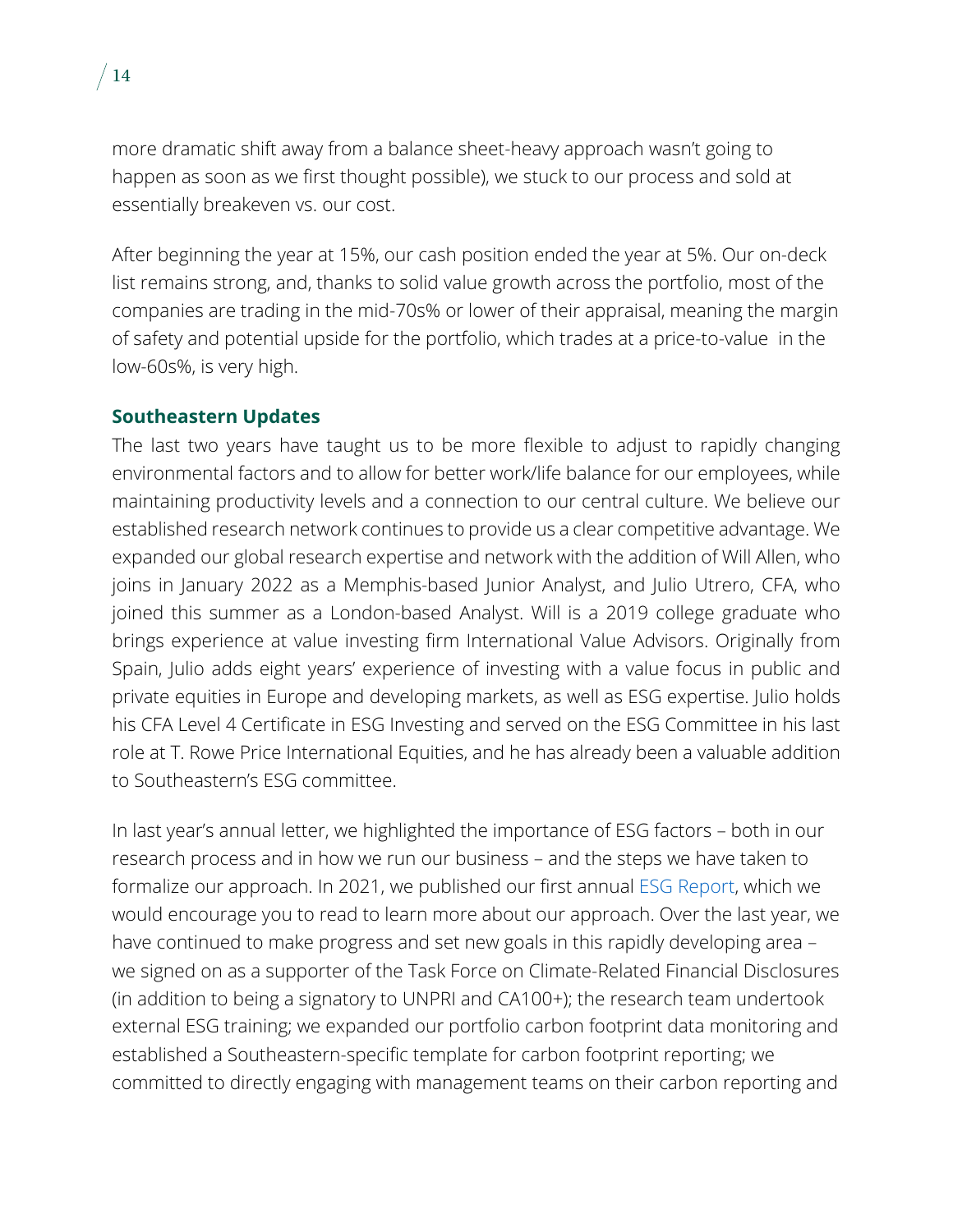efforts to improve their environmental practices (with recent success from these efforts seen at General Electric, supported a shareholder resolution to report Scope 3 emissions and set near-term emissions reduction goals ahead of its 2030 net zero target, and CNX Resources, which was recently named one of three [2021 Energy ESG](https://www.hartenergy.com/energy-esg-awards)  [E&P Top Performers by Hart Energy,](https://www.hartenergy.com/energy-esg-awards) among others).

Another key area of focus has been fostering, cultivating and preserving a culture of diversity, equity and inclusion (DEI) at our firm, as well as engaging with our portfolio companies to better understand their approach to DEI and in some cases to push for increased diversity at a board and/or management level. As a small, lean firm with low employee turnover, we have looked for ways that we can partner with other organizations to help make a positive impact within our industry. In 2021, we partnered with the Notre Dame Institute for Global Investing via their Investment Management Access Program (IMAP – a program focused on improving diversity within the asset management industry) and Girls Who Invest (GWI – an organization that is helping transform the asset management industry by bringing more women into portfolio management and leadership).

In August 2021, we launched an exciting new initiative, Greenwood Pine Partners, a mission-driven, minority-owned investment management firm with initial funding from the Shelby County Retirement System in Tennessee. Greenwood Pine is 51% owned by Southeastern Senior Analyst and Principal Brandon Arrindell, who is African American and from Memphis. Brandon serves as both majority owner and portfolio manager for this US-focused, all-cap strategy employing Southeastern's long-term, concentrated, engaged approach. The goal of the structure and partnership with Shelby County is to produce strong risk-adjusted returns while also working to address the issue of minority underrepresentation in asset management. Where possible, Greenwood Pine seeks to partner with minority-owned, local service providers. Southeastern has pledged the proceeds derived from its 49% stake in the LLC to organizations that support under resourced communities.

Finally, we are always looking for ways to improve our communications with clients. Beginning next quarter, we will provide a Frequently Asked Questions-format podcast to allow you to hear directly from your portfolio managers. The audio format will have a transcript available and will be supported by a quarterly fund summary and a longer,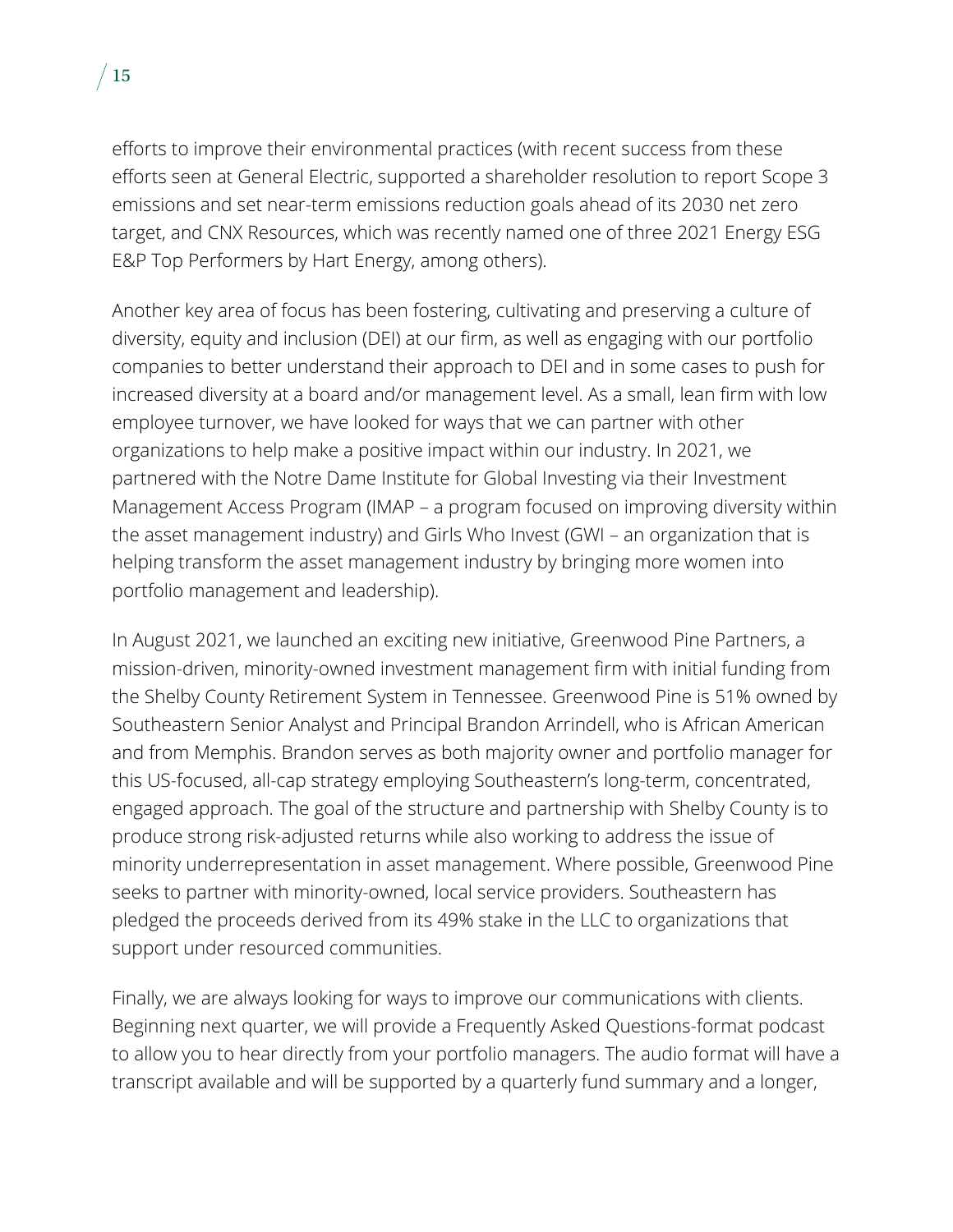more detailed annual letter at the end of the year. We will continue to highlight discussions with management teams and other ad hoc topics in the *[Price to Value](https://southeasternasset.com/podcasts)  Podcast with [Southeastern Asset Management,](https://southeasternasset.com/podcasts)* with our newest episode coming in January, in which Staley Cates interviews Realogy CEO and President Ryan Schneider.

# **Outlook**

Despite recent underperformance, the solid results at a strong majority of our investees and the high quality of our carefully selected China and Hong Kong investments give us significant confidence in our portfolio holdings. Our top performers saw substantial value growth in the last year, meaning they remain attractively discounted with significant upside even after solid price appreciation in 2021.

We spent much of this letter exploring the current environment and what it has meant / will mean for our portfolio. We have lived through many different macro environments in many different regions throughout these periods, and we have found that opportunity is not often where it feels the easiest. We have heard from many clients and prospects this year who (very understandably) want to know what will be the "right environment" for our portfolios to outperform. As conventional wisdom becomes more about trading in and out of ETFs instead of analyzing bottom-up value per share growth, we understand the pressure that investment committees face and the frustration of not knowing when our relative performance will turn. We would caution, however, that nailing the chained probability of both what the next environment will be and how we will do in it is very hard.

Our 46+ year performance history shows that there is never a predictable pattern, but the historical context makes us believe even more strongly in our odds from here. Southeastern was founded in 1975 amid a period of historically high inflation, with US interest rates rising to nearly 20%. From the official start of Southeastern's US large cap composite in January 1980, we outperformed the market in eight out of the nine following years. We expect that we would do well again with more rate volatility going forward. We did less well relatively in the 1990s and 2010s when interest rates declined, even if we did deliver solid absolute returns on the stocks that we picked in those timeframes. This seems like the least likely scenario out of the three described above, since rates are already so low. At the very least, we believe we would be more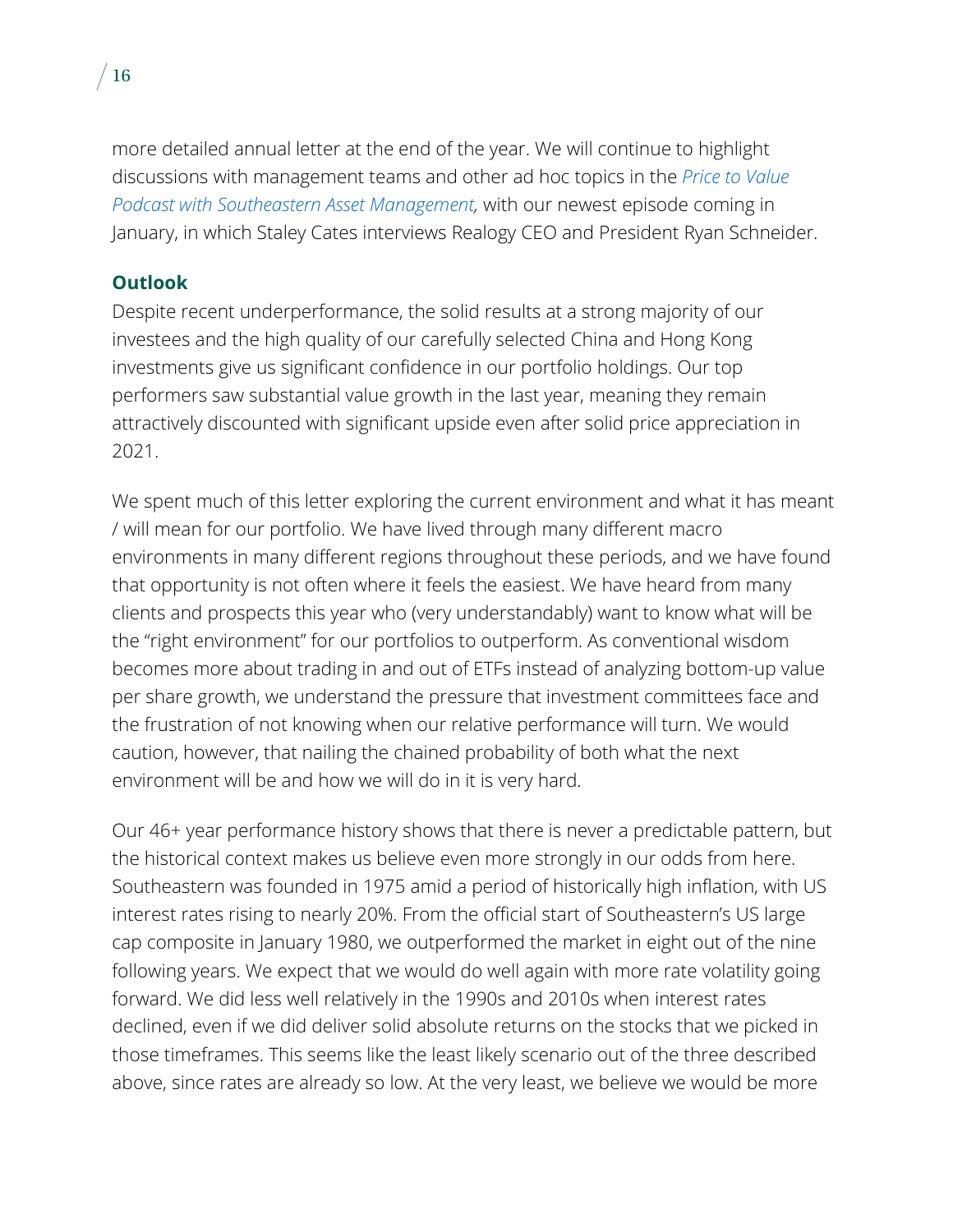

fully invested in a scenario like this, judging by our improved productivity, current portfolios and on-deck list. We did well in the 2000s pre-global financial crisis (GFC) with relatively flat interest rates (note that the US 10-year treasury stayed in a tight band around 5% during that almost 10-year period), which we could see happening again (but probably less likely than increasing rates), so that is also encouraging.

While looking to our history doesn't give us the answer of when the current environment will turn, it does allow us to learn from the past and improve over time. When we add up the three broad types of environments above, we see a healthy "2.5 out of 3" in which we win. We are confident that our concentrated portfolio comprising strong businesses, run by owner-operators, currently trading at high margins of safety can deliver significant outperformance in the years ahead. We think 2021 had many positive signs that the future is bright, and we look forward to sharing it with you.

*See following page for important disclosures.*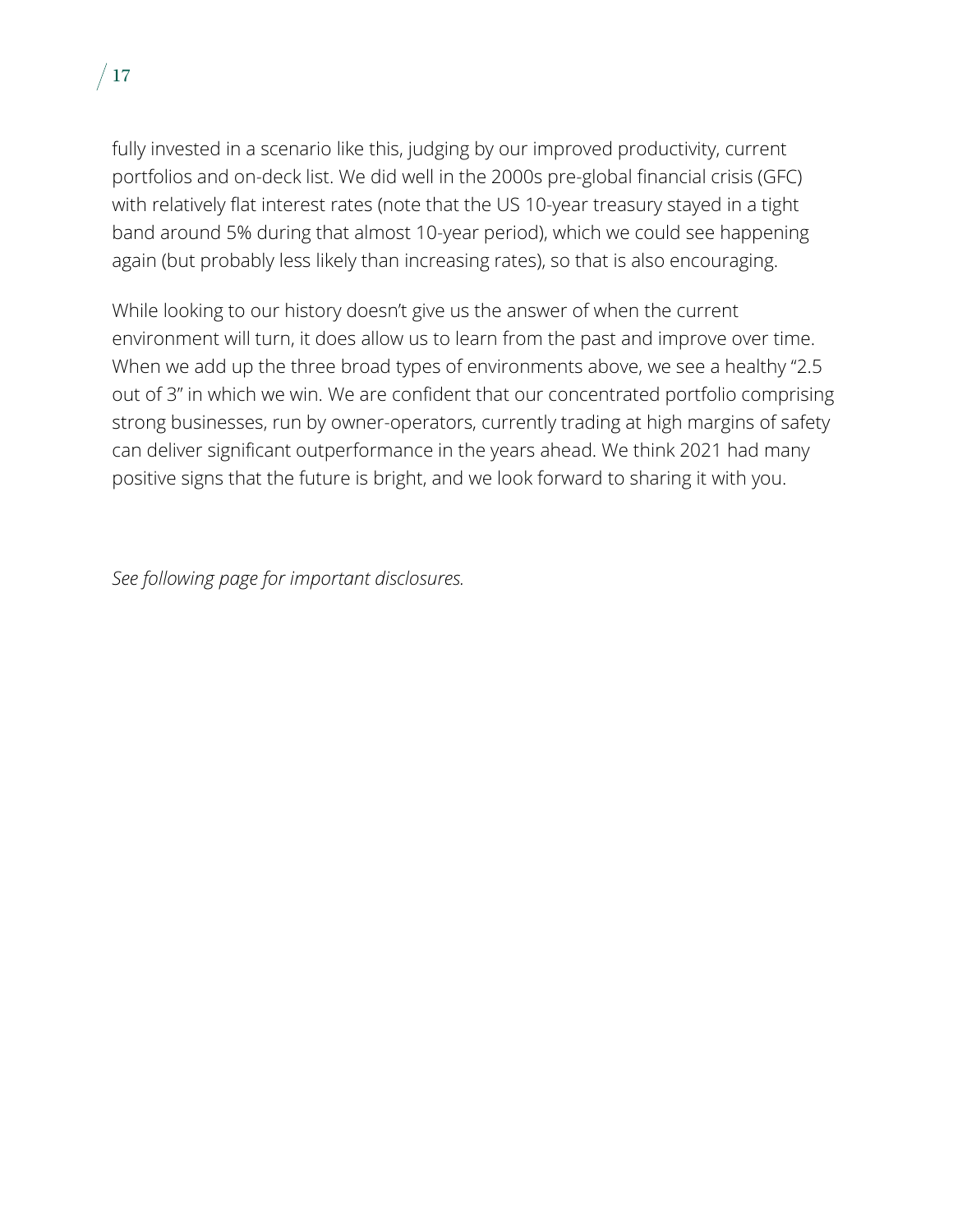*Before investing in any Longleaf Partners Fund, you should carefully consider the Fund's investment objectives, risks, charges, and expenses. For a current Prospectus and Summary Prospectus, which contain this and other important information, visit* <https://southeasternasset.com/account-resources>*. Please read the Prospectus and Summary Prospectus carefully before investing.*

### *RISKS*

*The Longleaf Partners Global Fund is subject to stock market risk, meaning stocks in the Fund may fluctuate in response to developments at individual companies or due to general market and economic conditions. Also, because the Fund generally invests in 15 to 25 companies, share value could fluctuate more than if a greater number of securities were held. Investing in non-U.S. securities may entail risk due to non-US economic and political developments, exposure to non-US currencies, and different accounting and financial standards. These risks may be higher when investing in emerging markets.*

*MSCI World Index is a broad-based, unmanaged equity market index designed to measure the equity market performance of 24 developed markets, including the United States. An index cannot be invested in directly.*

*The MSCI Zhong Hua Index is a composite index that comprises the MSCI China and MSCI Hong Kong Index. The index captures large and mid cap representation across all China securities as well as Hong Kong securities.*

*MSCI EAFE Index (Europe, Australia, Far East) is a broad based, unmanaged equity market index designed to measure the equity market performance of 22 developed markets, excluding the US & Canada.*

*The S&P 500 Index is an index of 500 stocks chosen for market size, liquidity and industry grouping, among other factors. The S&P is designed to be a leading indicator of U.S. equities and is meant to reflect the risk/return characteristics of the large cap universe. S&P 500 Value Index constituents are drawn from the S&P 500 and are based on three factors: the ratios of book value, earnings, and sales to price. An index cannot be invested in directly.*

*The Hang Seng Index (abbreviated: HSI) is a freefloat-adjusted market capitalizationweighted stock market index in Hong Kong. It is used to record and monitor daily changes of the largest companies of the Hong Kong stock market and is the main indicator of the overall market performance in Hong Kong.*

*ESG considerations may affect the Fund's exposure to certain companies or industries and the Fund may forego certain investment opportunities. While we view ESG considerations as having the potential to contribute to the Fund's long-term performance, there is no guarantee that such results will be achieved.*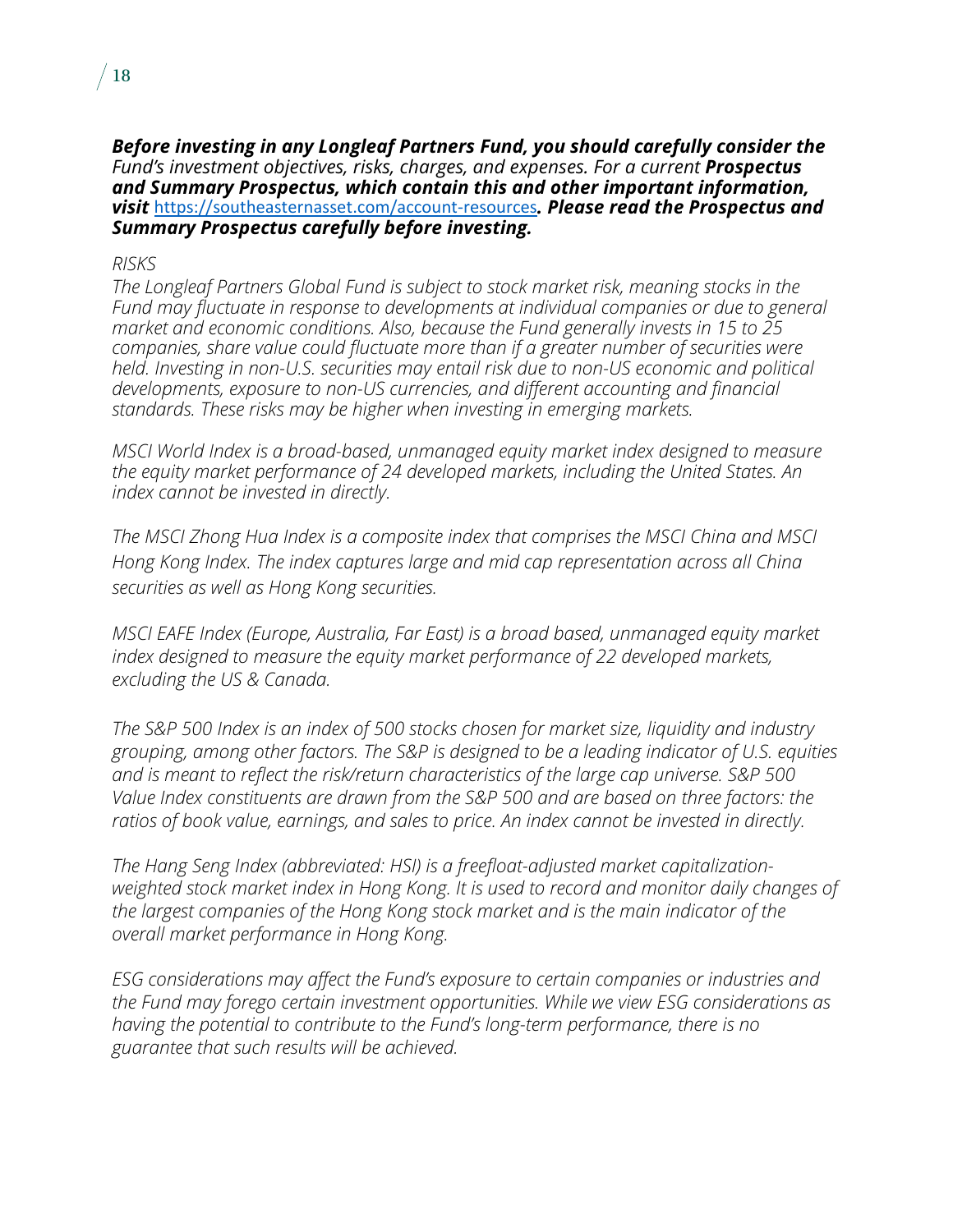

*Form S-1 is the initial registration that must be filed by a United States company in advance of an [Initial Public Offering](https://www.toppanmerrill.com/glossary/initial-public-offering-ipo/) (IPO).*

*Book Value is the value of an asset as carried on a company's balance sheet.*

*An MSCI ESG Rating is designed to measure a company's resilience to long-term, industry material environmental, social and governance (ESG) risks.*

*Cost basis is the original value or purchase price of an asset or investment for tax purposes.*

*P/V ("price to value") is a calculation that compares the prices of the stocks in a portfolio to Southeastern's appraisal of their intrinsic values. The ratio represents a single data point about a Fund and should not be construed as something more. P/V does not guarantee future results, and we caution investors not to give this calculation undue weight.*

*The price-to-sales ratio, also known as "price/sales," is one of many [valuation metrics for](https://www.fool.com/investing/how-to-invest/stocks/how-to-research-stocks/)  [stocks.](https://www.fool.com/investing/how-to-invest/stocks/how-to-research-stocks/) The ratio describes how much someone must pay to buy one share of a company relative to how much that share generates in revenue for the company.*

*Standard deviation is a statistic that measures the dispersion of a dataset relative to its mean and is calculated as the square root of the variance.*

*"Margin of Safety" is a reference to the difference between a stock's market price and Southeastern's calculated appraisal value. It is not a guarantee of investment performance or returns.* 

*A special purpose acquisition company (SPAC) is a company with no commercial operations that is formed strictly to raise capital for the purpose of acquiring an existing company.*

*Discounted cash flow (DCF) is a valuation method used to estimate the attractiveness of an investment opportunity. DCF analysis uses [future free cash flow](http://www.investopedia.com/terms/f/freecashflow.asp) projections and discounts them to arrive at a [present value](http://www.investopedia.com/terms/p/presentvalue.asp) estimate, which is used to evaluate the potential for investment.*

*A 13D filing is generally required for any beneficial owner of more than 5% of any class of registered equity securities, and who are not able to claim an exemption for more limited filings due to an intent to change or influence control of the issuer.*

*Earnings per share (EPS) is the portion of a company's net income allocated to each share of common stock.*

19